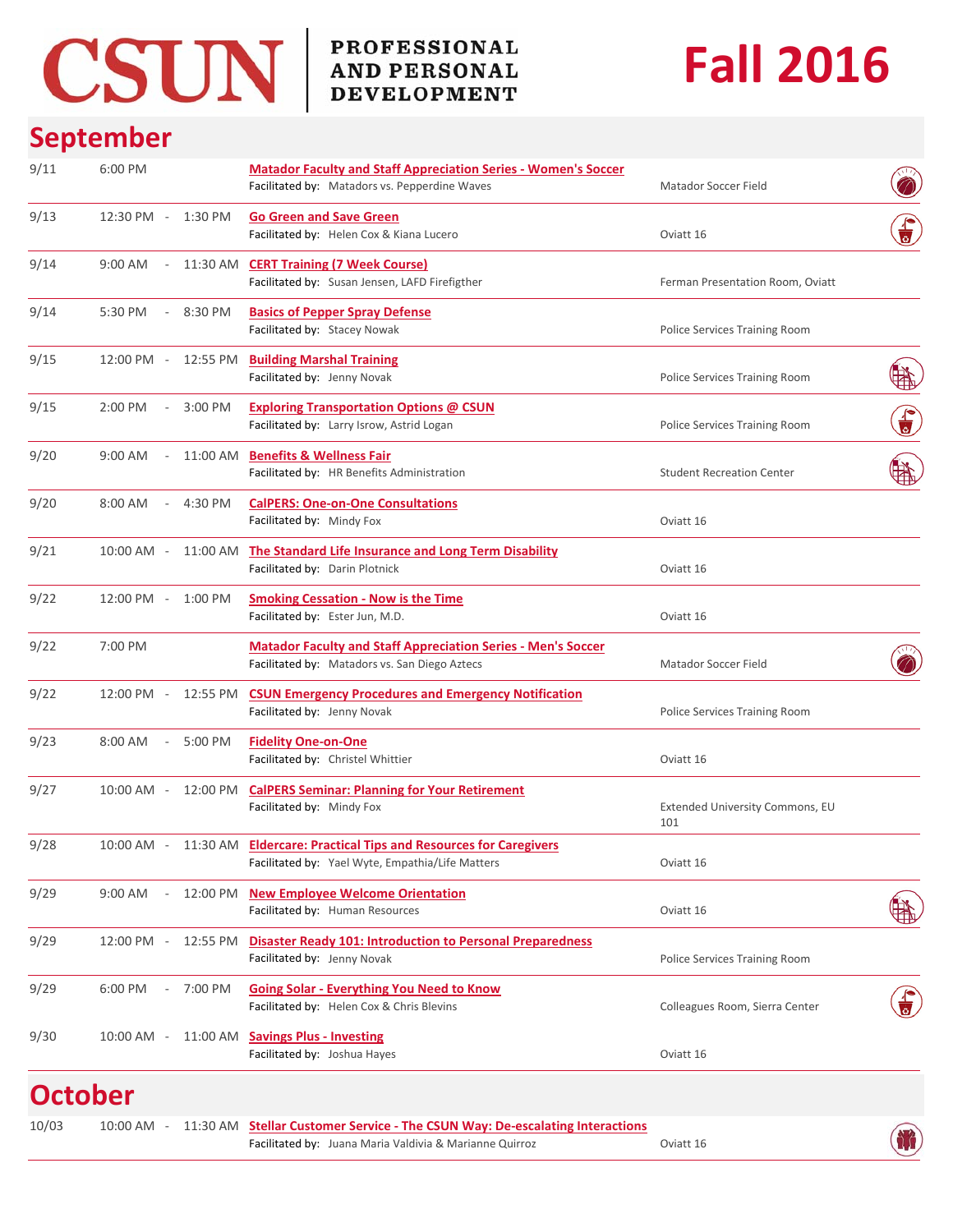| 10/04 | $10:00$ AM $-$ |                          | 11:00 AM | Saving Money for College Through a 529 Program - Scholar Share<br>Facilitated by: Garianne Dashiell and Gregorio Alcantar                                                                    | Oviatt 16                                 |                    |
|-------|----------------|--------------------------|----------|----------------------------------------------------------------------------------------------------------------------------------------------------------------------------------------------|-------------------------------------------|--------------------|
| 10/05 | $9:00$ AM      |                          | 10:15 AM | <b>Making CSUN's eTravel Solution Your Roadmap to Seamless Travel Reimbursements</b><br>Facilitated by: Annie Dang, Christine Dorman, Debbie Whitchurch                                      | Oviatt 16                                 |                    |
| 10/06 | 7:00 PM        |                          |          | <b>Matador Faculty and Staff Appreciation Series - Women's Volleyball</b><br>Facilitated by: Matadors vs. Hawaii Rainbows                                                                    | Matadome                                  |                    |
| 10/07 | $8:00$ AM      | $\overline{\phantom{a}}$ | 12:00 PM | Live2Lead John Maxwell Leadership Event Telecast<br>Facilitated by: John Maxwell                                                                                                             | Northridge Center, Univ. Student<br>Union |                    |
| 10/10 | 2:00 PM        |                          | 3:00 PM  | <b>CSUN Rise: Maximizing the Identity System &amp; Positioning Platform</b><br>Facilitated by: Jeff Noblitt & Kevin Lizarraga                                                                | Oviatt 16                                 |                    |
| 10/11 | 12:00 PM -     |                          | 12:55 PM | <b>Cyber Safety</b><br>Facilitated by: Stacey Nowak                                                                                                                                          | Police Services Training Room             |                    |
| 10/11 | 10:00 AM -     |                          | 11:00 AM | <b>Learning Can Be Fun and Almost Free: The CSU Fee Wavier &amp; Reduction Program Benefit</b><br>Facilitated by: Nikki Valadez, Nick Alexander, Blinda Oborn, and Phyllis Delgado Oviatt 16 |                                           |                    |
| 10/11 | 8:00 AM        |                          | 4:30 PM  | <b>CalPERS: One-on-One Consultations</b><br>Facilitated by: Mindy Fox                                                                                                                        | Extended University Commons, EU<br>101    |                    |
| 10/12 | 12:00 PM -     |                          | 1:00 PM  | <b>Matador Book Club - So You've Been Publicly Shamed</b><br>Facilitated by: Elizabeth Adams, Melanie Williams, and Deborah Cours                                                            | Oviatt 16                                 |                    |
| 10/13 | 12:00 PM -     |                          | 12:55 PM | <b>Fire: Safety in the Home and Wildfire Preparedness</b><br>Facilitated by: Jenny Novak                                                                                                     | Police Services Training Room             |                    |
| 10/17 | 2:00 PM        |                          | 3:00 PM  | <b>Incorporating Healthier Behaviors Into Your Lifestyle</b><br>Facilitated by: Sandra Salute                                                                                                | <b>Oasis Center</b>                       |                    |
| 10/18 | $9:00$ AM      | $\overline{\phantom{a}}$ | 10:30 AM | <b>Performance Management/Providing Useful Feedback</b><br>Facilitated by: Toni Strauja                                                                                                      | Oviatt 16                                 |                    |
| 10/19 | 11:00 AM -     |                          | 5:00 PM  | <b>Campus Sustainability Day</b><br>Facilitated by: Institute for Sustainability                                                                                                             | Campus-Wide                               |                    |
| 10/19 | $10:00$ AM $-$ |                          | 11:30 AM | <b>Benefitting From Our Differences: Engaging in Creative Conflict</b><br>Facilitated by: Raji A Rhys & Susan Hua                                                                            | Oviatt 16                                 |                    |
| 10/20 | 12:00 PM -     |                          | 12:55 PM | Living in Earthquake Country: Preparing for the Big One<br>Facilitated by: Jenny Novak                                                                                                       | Police Services Training Room             |                    |
| 10/20 | 10:00 AM -     |                          | 11:00 AM | <b>Navigating the Audit Trail</b><br>Facilitated by: Howard Lutwak                                                                                                                           | Oviatt 16                                 |                    |
| 10/21 | 12:00 PM       | $\overline{\phantom{a}}$ | 1:00 PM  | <b>Backyard Composting Made Easy</b><br>Facilitated by: Mario Giraldo                                                                                                                        | Campus Organic Garden                     | $\frac{1}{\sigma}$ |
| 10/23 | 1:00 PM        |                          |          | <b>Matador Faculty and Staff Appreciation Series - Women's Soccer</b><br>Facilitated by: Matadors vs. Oklahoma Sooners                                                                       | Matador Soccer Field                      |                    |
| 10/25 | $9:00$ AM      |                          | 12:00 PM | <b>New Employee Welcome Orientation</b><br>Facilitated by: Human Resources                                                                                                                   | Oviatt 16                                 |                    |
| 10/26 | 9:30 AM        |                          | 11:00 AM | <b>Workplace Violence and Surviving an Active Shooter Incident - Part 1</b><br>Facilitated by: Anne Glavin and Kristina de la Vega                                                           | Police Services Training Room             |                    |
| 10/27 | 12:00 PM -     |                          | 1:30 PM  | <b>MMC Creative Cooking and Wellness Series</b><br>Facilitated by: Marilyn Magaram Center Staff                                                                                              | Sequoia Hall 112                          |                    |
| 10/28 | 12:00 PM -     |                          | 1:30 PM  | <b>Fidelity 403B Workshop</b><br>Facilitated by: Christel Whittier                                                                                                                           | Oviatt 16                                 |                    |
| 10/28 | 2:00 PM        | $\overline{\phantom{a}}$ | 4:00 PM  | <b>Fidelity 403B Help Desk</b><br>Facilitated by: Christel Whittier                                                                                                                          | Oviatt 16                                 |                    |
| 10/28 | 8:00 AM        | $\overline{\phantom{a}}$ | 12:00 PM | <b>Fidelity One-on-One</b><br>Facilitated by: Christel Whittier                                                                                                                              | Oviatt 16                                 |                    |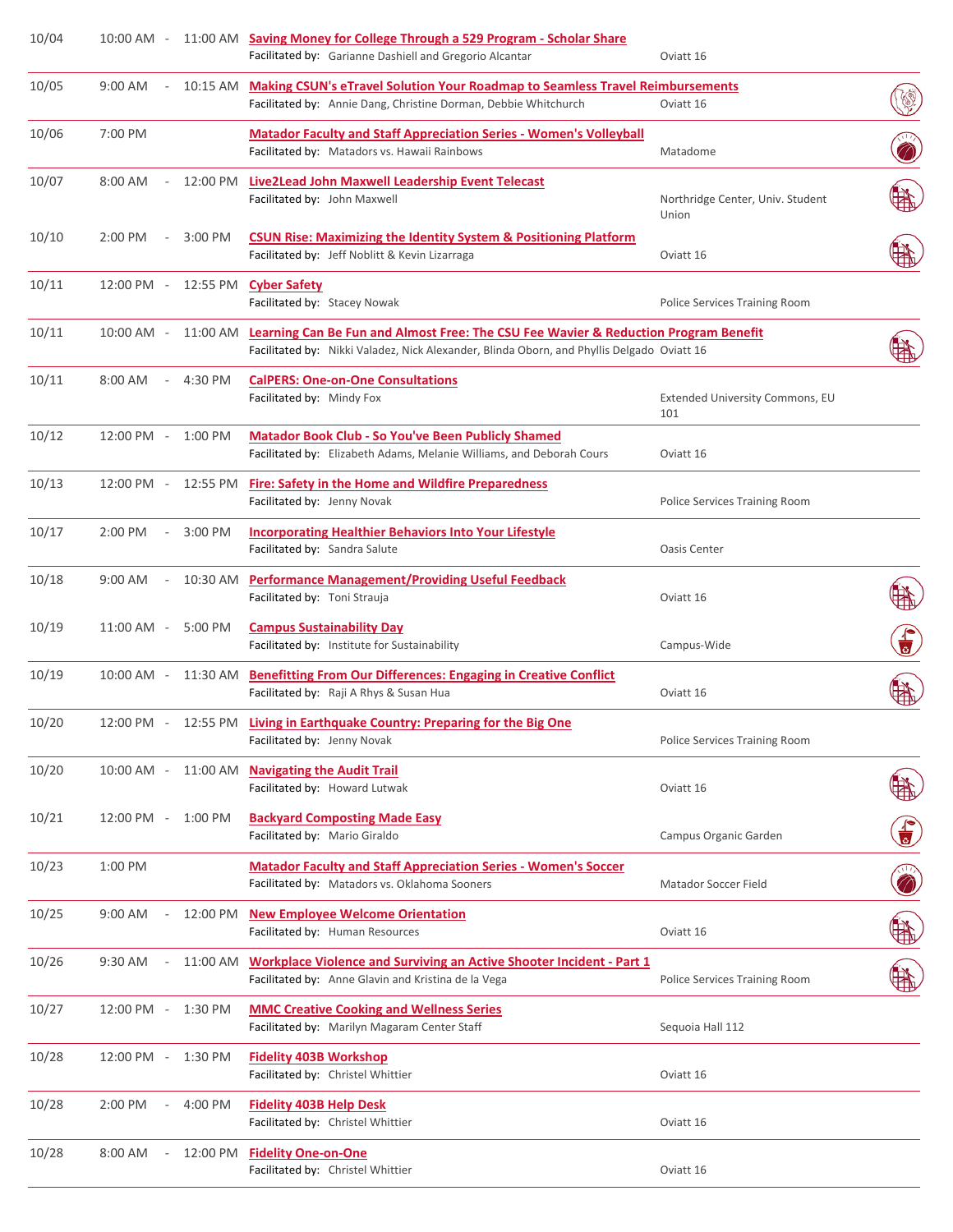| 10/31 | ZIUU PIVI           | - 3:30 PM | Knowing and Sharing Our Success Stories - The Ways CSUN SHINES<br>Facilitated by: Carmen Chandler & Jorge Martin                                         | Oviatt 16                              |   |
|-------|---------------------|-----------|----------------------------------------------------------------------------------------------------------------------------------------------------------|----------------------------------------|---|
|       | <b>November</b>     |           |                                                                                                                                                          |                                        |   |
| 11/01 | 12:00 PM -          |           | 12:55 PM Building Marshal Training<br>Facilitated by: Jenny Novak                                                                                        | Police Services Training Room          |   |
| 11/01 | $10:00$ AM $-$      |           | 11:00 AM Office Ergonomics<br>Facilitated by: Daniel Castellon                                                                                           | Oviatt 16                              |   |
| 11/01 | 1:00 PM<br>$\sim$   | 2:30 PM   | <b>Get Picked: Using Conference Presentations to Raise Your Profile and Grow Your Career</b><br>Facilitated by: Aurora Gregory                           | Ferman Presentation Room, Oviatt       |   |
| 11/02 | 10:00 AM -          |           | 11:30 AM Social Security Workshop<br>Facilitated by: Anna Roca, Social Security Administration                                                           | Oviatt 16                              |   |
| 11/02 | 12:00 PM -          |           | 12:55 PM Emergency Kit Essentials<br>Facilitated by: Jenny Novak                                                                                         | Police Services Training Room          |   |
| 11/02 | $9:30$ AM           | 11:00 AM  | <b>Workplace Violence and Surviving an Active Shooter Incident - Part 2</b><br>Facilitated by: Anne Glavin and Kristina de la Vega                       | Police Services Training Room          |   |
| 11/03 | $12:00$ PM $-$      |           | 12:55 PM Creating Family Emergency Plans<br>Facilitated by: Jenny Novak                                                                                  | Police Services Training Room          |   |
| 11/03 | $2:00$ PM           | 3:30 PM   | <b>Pre-Award Workshop: Grant Seeking for Success</b><br>Facilitated by: Teresa Morrison & Stefanie Friesen                                               | Oviatt 16                              | m |
| 11/03 | $9:00$ AM<br>$\sim$ |           | 11:00 AM Being at Your Best: Knowing Your True Colors and How Best to Work with Others<br>Facilitated by: Bridget Sampson                                | Extended University Commons, EU<br>101 |   |
| 11/07 | 10:00 AM -          |           | 11:00 AM International Travel 101<br>Facilitated by: Cyndi Paull & Marlene Gale                                                                          | Ferman Presentation Room, Oviatt       |   |
| 11/08 |                     |           | 12:00 PM - 12:55 PM Identity Theft Prevention<br>Facilitated by: Stacey Nowak                                                                            | Police Services Training Room          |   |
| 11/09 | 12:00 PM - 1:00 PM  |           | <b>Matador Book Club - The Girl On The Train</b><br>Facilitated by: Elizabeth Adams, Melanie Williams, and Deborah Cours                                 | Oviatt 16                              |   |
| 11/09 | $10:00$ AM $-$      |           | 11:00 AM Savings Plus - Nearing Retirement<br>Facilitated by: Joshua Hayes                                                                               | Oviatt 16                              |   |
| 11/10 | 4:00 PM<br>$\sim$   | 6:00 PM   | <b>First Time Home Buyer's Seminar</b><br>Facilitated by: Linda Turner                                                                                   | Orange Grove Bistro                    |   |
| 11/10 | 12:00 PM - 1:00 PM  |           | <b>Smoking Cessation - Now is the Time</b><br>Facilitated by: Ester Jun, M.D.                                                                            | Oviatt 16                              |   |
| 11/14 | $10:00$ AM $-$      | 11:00 AM  | <b>International Travel 101</b><br>Facilitated by: Cyndi Paull & Marlene Gale                                                                            | Ferman Presentation Room, Oviatt       |   |
| 11/16 |                     |           | 10:00 AM - 11:30 AM Supporting Student Success I: Understanding and Helping Students<br>Facilitated by: William Watkins                                  | Ferman Presentation Room, Oviatt       | T |
| 11/17 |                     |           | 10:00 AM - 11:00 AM For Managers & Supervisors: Payroll Basics<br>Facilitated by: Alan Kuykendall & Toni Strauja                                         | Oviatt 16                              |   |
| 11/17 | 12:00 PM - 1:30 PM  |           | <b>MMC Creative Cooking and Wellness Series</b><br>Facilitated by: Marilyn Magaram Center Staff                                                          | Sequoia Hall 112                       |   |
| 11/18 | 8:00 AM<br>$\sim$   | 5:00 PM   | <b>Fidelity One-on-One</b><br>Facilitated by: Christel Whittier                                                                                          | Oviatt 16                              |   |
| 11/21 | 8:00 AM<br>$\sim$   | 5:00 PM   | <b>Fidelity One-on-One</b><br>Facilitated by: Christel Whittier                                                                                          | Oviatt 16                              |   |
| 11/29 | 10:00 AM -          |           | 11:30 AM For Managers & Supervisors: Understanding How CSUN's Classification & Compensation System Works<br>Facilitated by: Mika Williamson & Lynn Marks | Oviatt 16                              |   |
|       |                     |           |                                                                                                                                                          |                                        |   |

2:00 PM **Knowing and Sharing Our Success Stories ‐ The Ways CSUN SHINES**

10/31 ‐ 3:30 PM